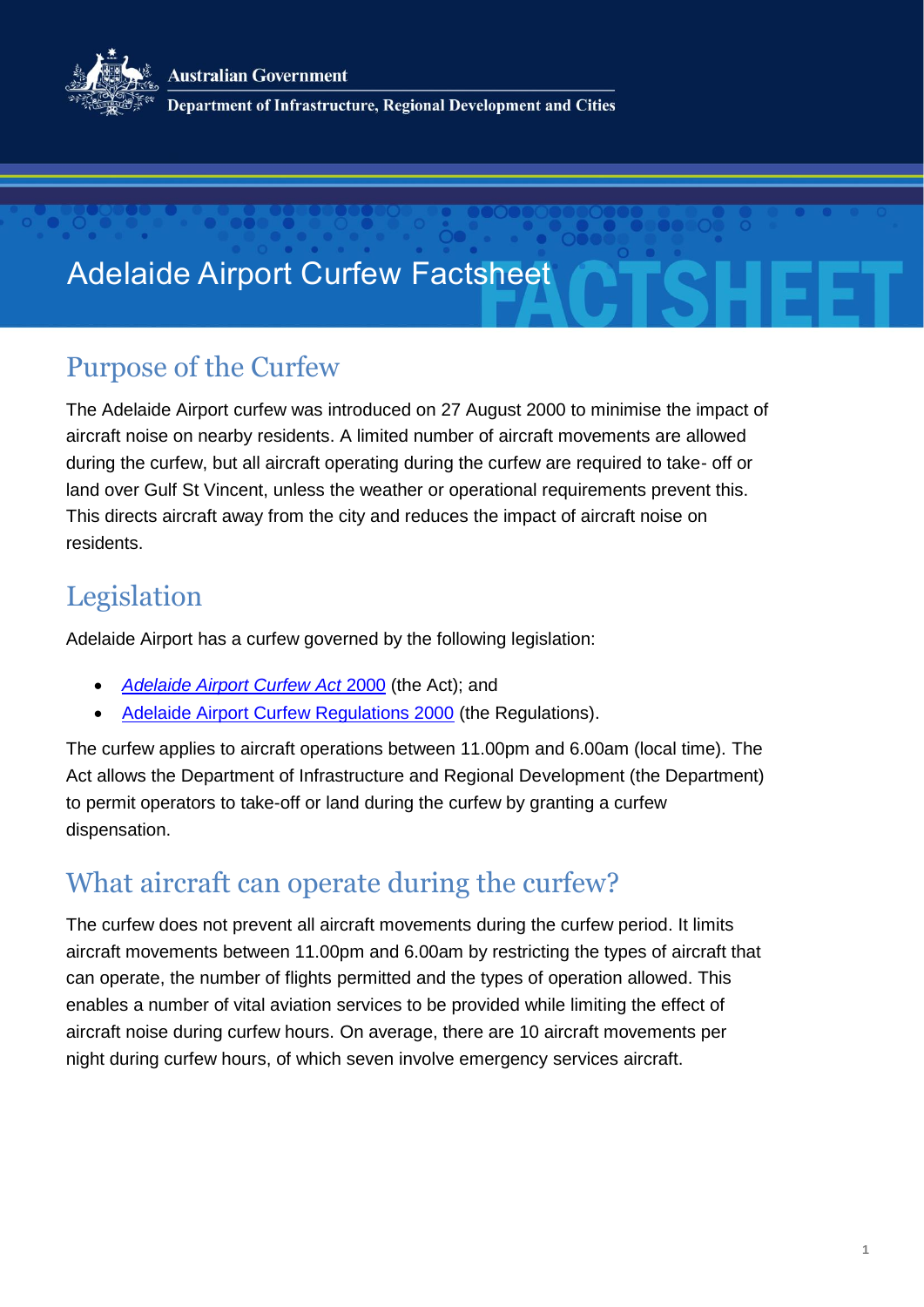#### Emergency Aircraft and Aircraft Emergencies

The vital, often life-saving operations carried out by police, medical and search and rescue aircraft are too important to stop operating during the curfew.



In addition, any aircraft involved in an emergency is allowed to land, and take-off during the curfew for emergency service aircraft. For passenger aircraft they can resume a flight interrupted by a medical emergency.

Photo courtesy of the Motor Accident Commission of South Australia

Emergencies can include flights where the aircraft has insufficient fuel to divert to another airport, or where the aircraft needs to land to ensure the safety of the aircraft or anyone on board.

#### Low Noise Heavy Freight Aircraft

Overnight airfreight services operate on a quota system which allows a limited number of movements during the curfew each week by low noise heavy freight aircraft with a maximum noise level specified for take-off and landing under the Regulations.

The quota allows a maximum of 25 landings and 15 take-offs per week. These aircraft carry medical supplies, perishable produce and other items which require urgent delivery times.



B737-400F freight aircraft – Photo courtesy of Stefan P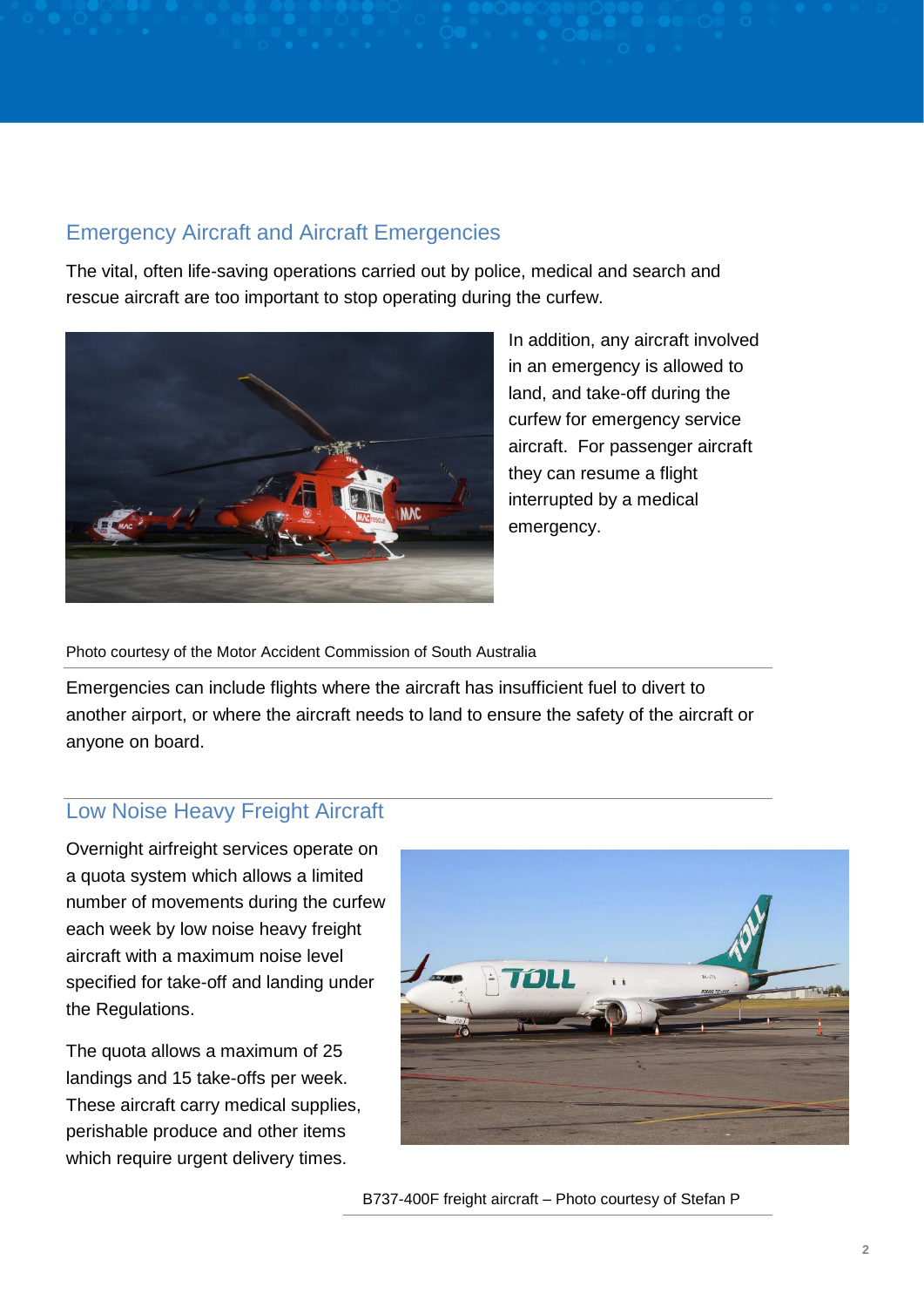#### Cobham British Aerospace 146 (BAe146) Maintenance Operations

Under an aircraft maintenance arrangement specified in the Adelaide Airport Dispensation Guidelines Cobham Aviation BAe146 aircraft undergoing scheduled maintenance or major repairs at Cobham's' Adelaide Airport base may fly in or out of Adelaide Airport during the curfew. Cobham applies for a permission from the Department for a landing or take-off during the curfew for maintenance. The Department provides reports granting permission to the Adelaide Airport Consultative Committee.



BAe146 freight aircraft – Photo courtesy of Air Charter Network

#### Low Noise Jets



Low noise jet aircraft are allowed to operate during the curfew. These aircraft provide connections which may not be available on regular public transport flights due to curfew restrictions or traffic constraints.

Low noise jets must have a maximum takeoff weight less than 34,000kgs and meet the latest international noise standards. On average, there are six low noise jet movements per month during the curfew.

Photo courtesy of Air Charter Network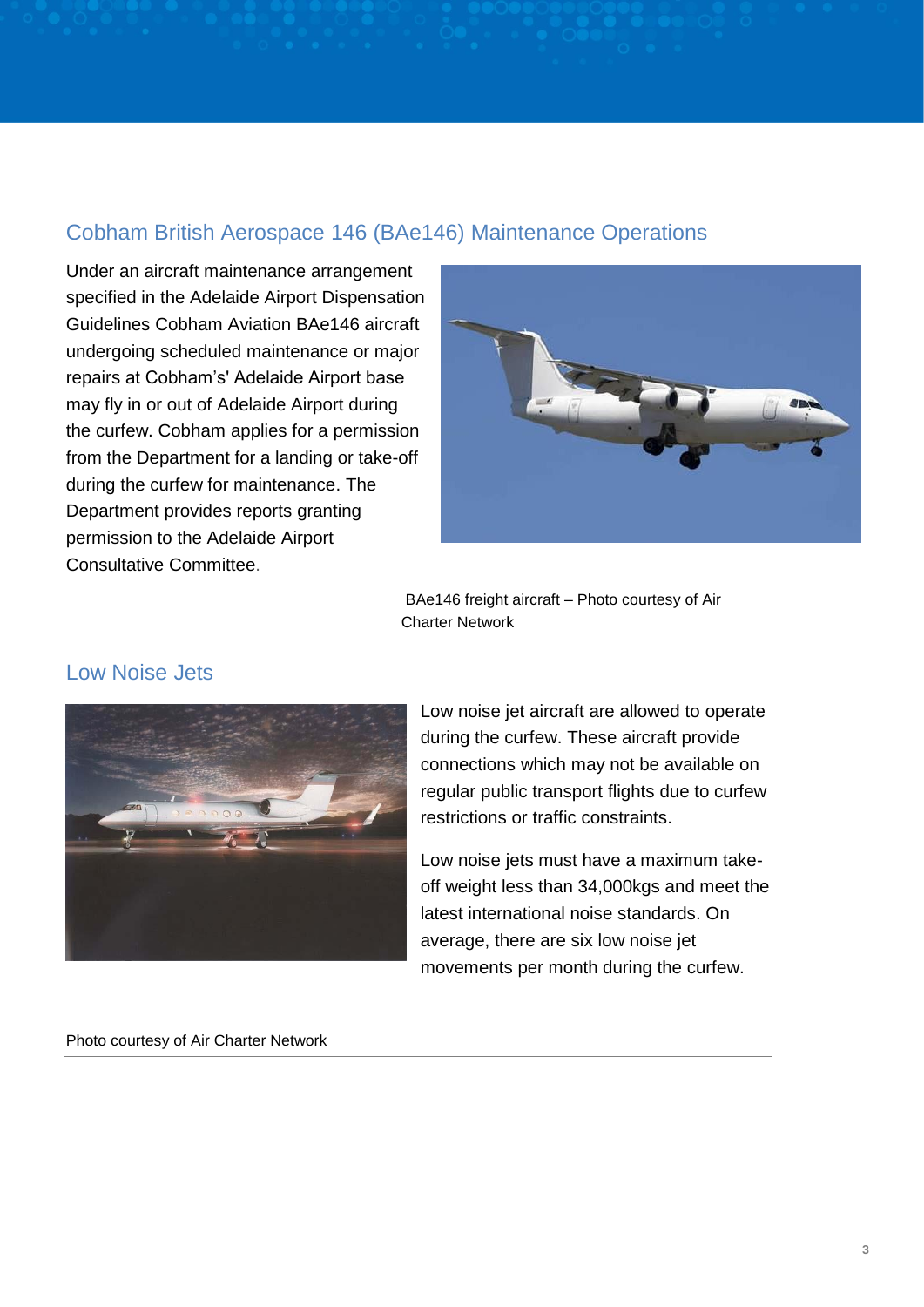#### Small Propeller-Driven Aircraft

Small (less than 34,000kgs) propeller-driven aircraft which meet international noise

standards are also permitted to operate during the curfew.

These aircraft provide regional transport connections, and overnight freight. On average, there are 79 movements per month of small propeller-driven aircraft during the curfew.



Example of a small propeller-driven aircraft

## Curfew Operating Conditions

During the curfew all aircraft must operate over Gulf St Vincent, using the main runway. Aircraft depart to the south-west over Gulf St Vincent, and arrive over the Gulf, landing to the northeast.

If weather conditions are such that Air Traffic Control are unable to nominate the preferred runway, the pilot in command will determine if operations over Gulf St Vincent are operationally suitable (safe) during the curfew.

If an aircraft (international curfew shoulder movements or low noise heavy freight aircraft) operating during the curfew is given clearance to take-off or land over the city, the aircraft operator is required to report to the Department within seven days. The Adelaide Airport Consultative Committee monitors those reports.

These operating conditions have been established to protect Adelaide residents from the impact of aircraft noise during the curfew.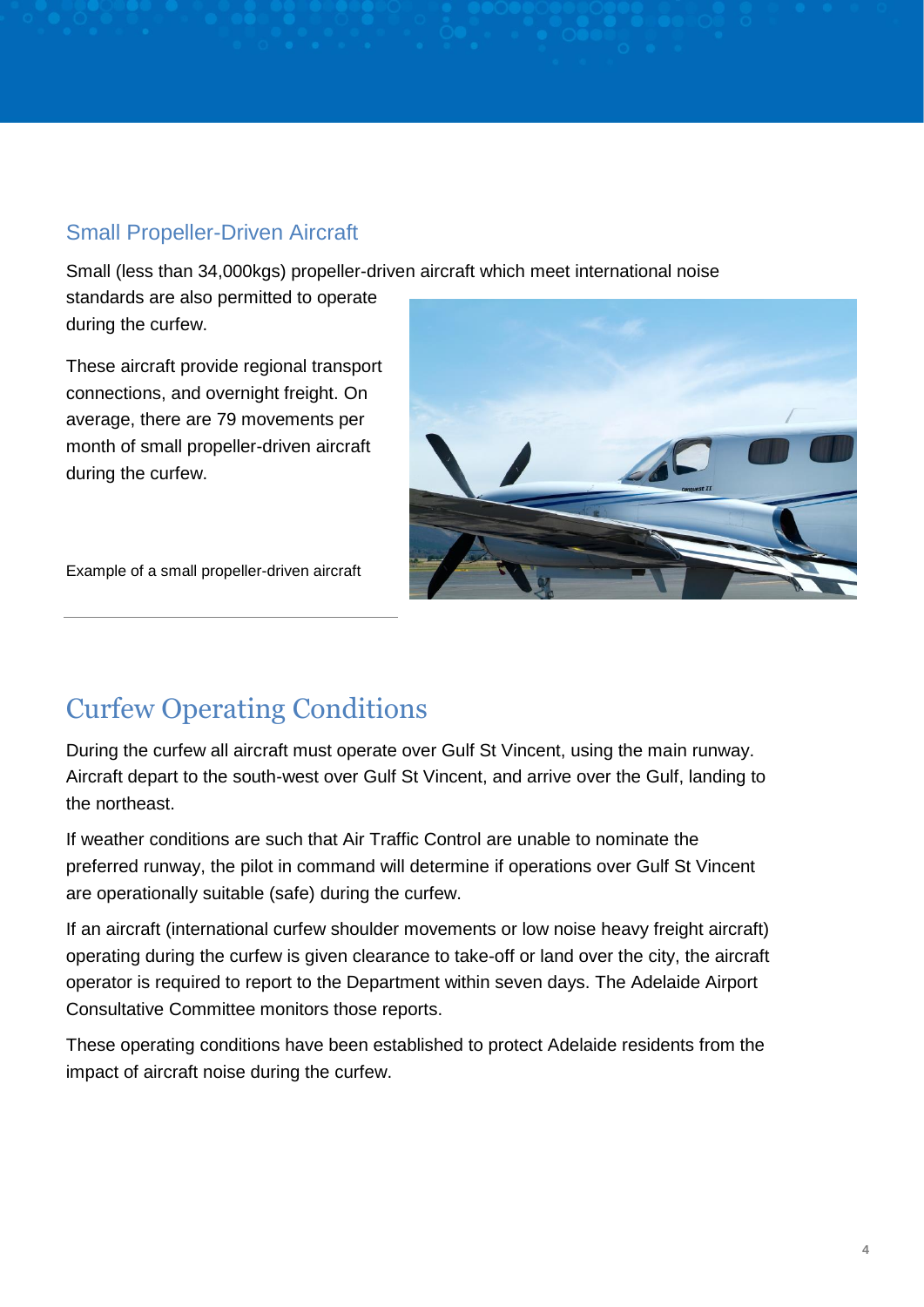## Curfew Shoulder Movements

From April to October some aircraft schedules are moved forward to meet curfews at overseas airports which begin earlier in line with changes in northern summer time zones. As a result, a limited number of international aircraft arrivals are allowed in the morning curfew shoulder period between 5:00am-6:00am. The Regulations allow for a maximum of eight weekly arrivals. In 2017 there was one airline operating five days per week under this arrangement.

### Curfew Dispensations

In exceptional circumstances aircraft operators may apply to the Department for approval to take-off or land during curfew hours (a curfew dispensation). All dispensation requests are made through a Curfew Duty Officer who will assess the situation in relation to a set of criteria which must be met before a dispensation can be granted.

#### Primary Criteria

For a dispensation to be granted, three primary criteria need to be satisfied:

- 1. The circumstances are immediate in origin, i.e. they originated during, or during preparation for, the take-off of a flight scheduled to fly directly to, or to depart from, Adelaide Airport.
- 2. The circumstances could not reasonably have been foreseen, e.g. mechanical failure, fail-to-board passengers requiring baggage offload, re-screening for security purposes.
- 3. The circumstances cannot reasonably be met by alternative arrangements, including diversion to an alternate airport, placing passengers on alternate flights, using alternate aircraft or airlines, other modes of transport, and flight cancellation.

#### General Criteria

Once the Primary Criteria are satisfied, a number of other factors may be considered in determining whether to grant permission to take-off or land, including:

- By what margin the take-off or landing falls into the curfew period (i.e. whether shortly after 11.00pm or shortly before 6.00am);
- Whether the cause of the delay is within the control of the operator;
- Whether the aircraft is able to take-off or land over Gulf St Vincent;
- The noise level of the aircraft:
- Number of passengers involved; and,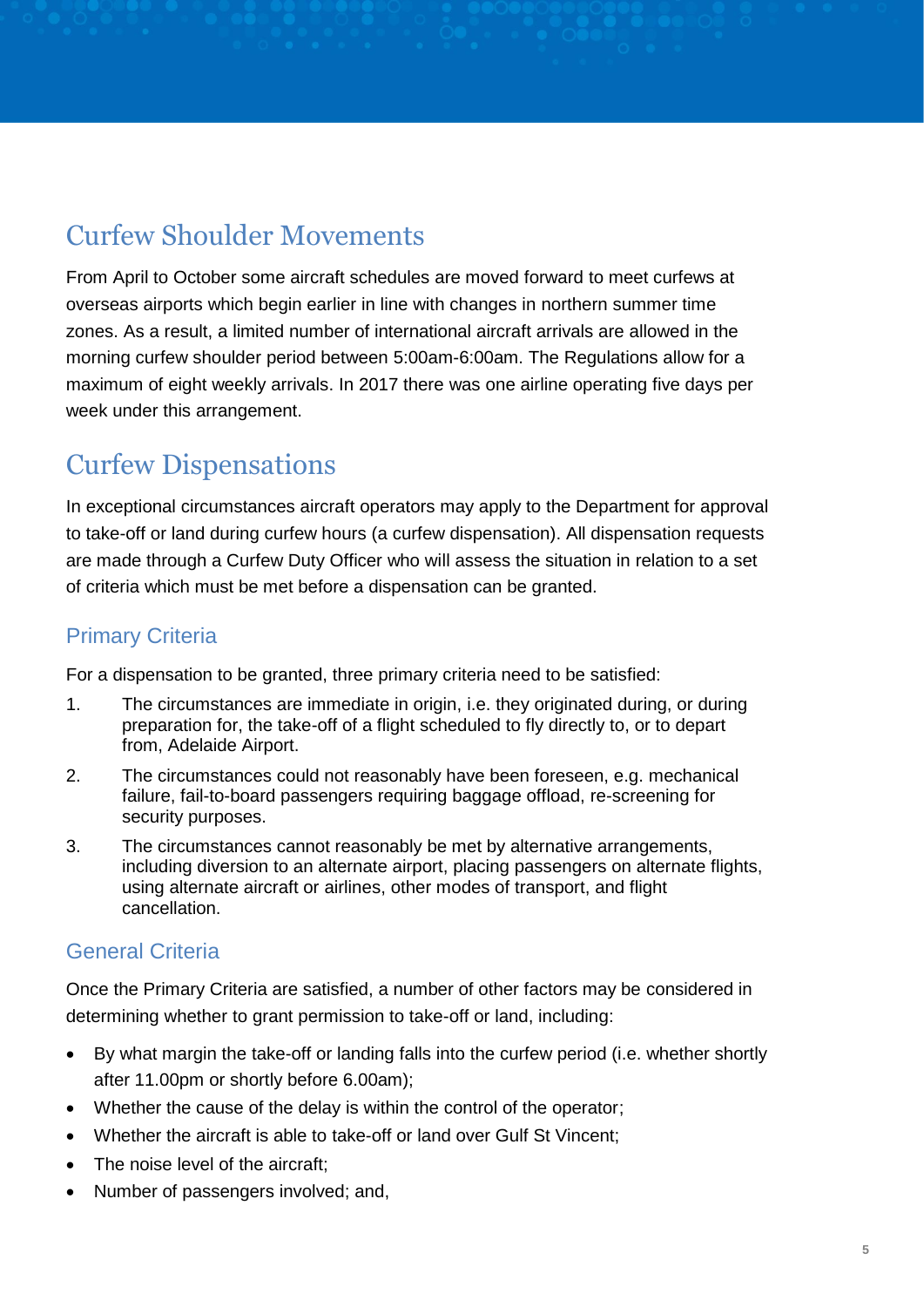• The severity of the likely hardship.

At other airports subject to a curfew, a Curfew Duty Officer assessing a request for permission to take-off or land can only take into consideration circumstances relating to the flight into or out of that airport. However, at Adelaide Airport, applications for permission to take-off or land can include consideration of delays experienced in the previous sector.

This recognises that a number of international services to Adelaide have short turnarounds and can sometimes be affected by previous sector delays.

The Department conducts regular briefings with airline staff to ensure that airlines are well aware of the curfew regulations and procedures for applying for permission to takeoff or land during the curfew.

## Use of Reverse Thrust during Curfew Period

Freight aircraft landing during the curfew and international aircraft landing during the curfew shoulder period should not use reverse thrust at greater than idle. Reverse thrust is where an aircraft applies a form of braking using the engines, which will slow the aircraft quickly but can also create higher levels of noise.

# Take-offs After Curfew

If an aircraft is granted permission to commence its taxi (meaning the aircraft can move under its own power) to the runway by Air Traffic Control prior to 11.00pm, it is allowed to take-off after 11.00pm without requiring permission from the Department. This can occur when an aircraft is ready to depart close to the curfew but is required to wait for arriving aircraft coming in to land. Aircraft granted pre-curfew taxi clearance usually depart up to 11.30pm depending on air traffic and weather conditions close to the beginning of the curfew period.

## Designation as an Alternate Airport

An aircraft facing an urgent or emergency situation may request to be diverted to land at Adelaide Airport as an Alternate Airport. Adelaide Airport is the only airport with sufficient runway length for a diversion once aircraft have departed Sydney, Melbourne, Brisbane, Darwin or Perth Airports:

 If an aircraft on an international service is diverted to Adelaide Airport it may land, and take-off to resume its flight, during the curfew period.